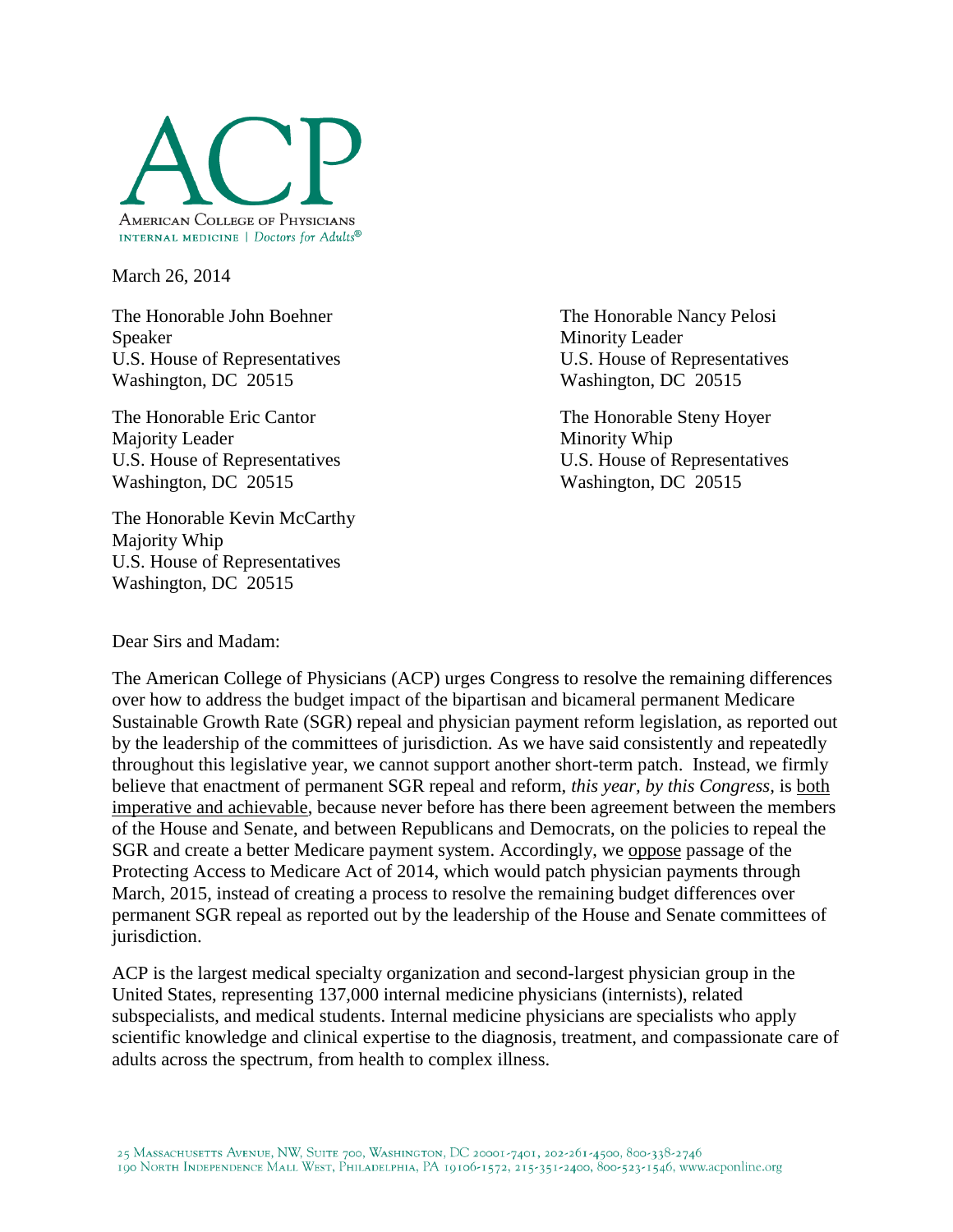Although it has been suggested that this current proposed patch will give Congress the time it needs to enact permanent SGR repeal and Medicare physician payment reform, history tells us otherwise. The Protecting Access to Medicare Act of 2014 would be the  $17<sup>th</sup>$  patch enacted over 11 years to temporarily halt impending SGR cuts, at a budget cost of over \$150 billion. Each time, physicians and patients were told that this time, things will be different, that the temporary patch would give Congress the time it needs to achieve agreement on permanent reform. It did not happen the past 16 patches over the past 11 years, why should physicians and patients believe that passing another patch now would result in permanent SGR repeal? Most likely, the one-year patch proposed by this bill would push the entire issue of permanent SGR repeal and Medicare payment reform to the  $114<sup>th</sup>$  Congress. The new Congress would then have to start over on crafting a permanent SGR repeal and Medicare payment reform bill that could clear the authorizing committees, pass both chambers, and be signed into law by the President—before the latest proposed patch expires on March 31, 2015. More likely would be enactment of patch #18 at an additional budget cost of tens of billions of taxpayers' dollars and further destabilization of Medicare.

It has been suggested that this patch is the only way to prevent a devastating 24 percent cut in Medicare physician payments on April 1. We respectfully disagree. There is a better way:

- 1. The Senate should act on the bipartisan and bicameral SGR bills introduced by the leadership of the Senate Finance, House Ways and Means, and Energy and Commerce committees on February 6. We note that S. 2110 and S. 2157 have identical policies on SGR repeal and Medicare physician payment reform as included in the bipartisan and bicameral policies as agreed to by the leadership of the authorizing committees. If there are other approaches that would allow the Senate to act on and pass the policies as reported out of the authorizing committees, we would be supportive of them to move the process forward toward reaching a final agreement on resolving the remaining budget issues.
- 2. The Senate and House should then enter into direction negotiations on resolving their differences on how to address the budget impact of these policies, which will then have passed both the House and Senate, albeit with different approaches to the budget offsets. ACP recognizes and respects that there is a wide range of options and opinions on how best to address the budget impact of SGR repeal, and we believe that Congress must resolve them directly through bipartisan, bicameral negotiations that will result in an agreement that can pass both the House and Senate.
- 3. This can and must be done as soon as possible, before the 24 percent cut scheduled for April 1 destabilizes payments and creates severe access problems. (Practically speaking, April 14 is when payments to physicians would be cut by 24 percent because Medicare policy is to hold claims for two weeks).

For those who say Congress cannot achieve agreement on permanent SGR repeal and Medicare physician payment reform before the 24 percent cut creates severe access problems, we must ask: Why not?

Never before has Congress been so close to agreement on policies to repeal and replace the SGR with a better payment system, and ACP applauds the efforts of so many in Congress who have developed that policy, on a bipartisan basis, and gotten us to this point. Moreover, never before has such a bill been approved by the bipartisan leadership of all of the authorizing committees